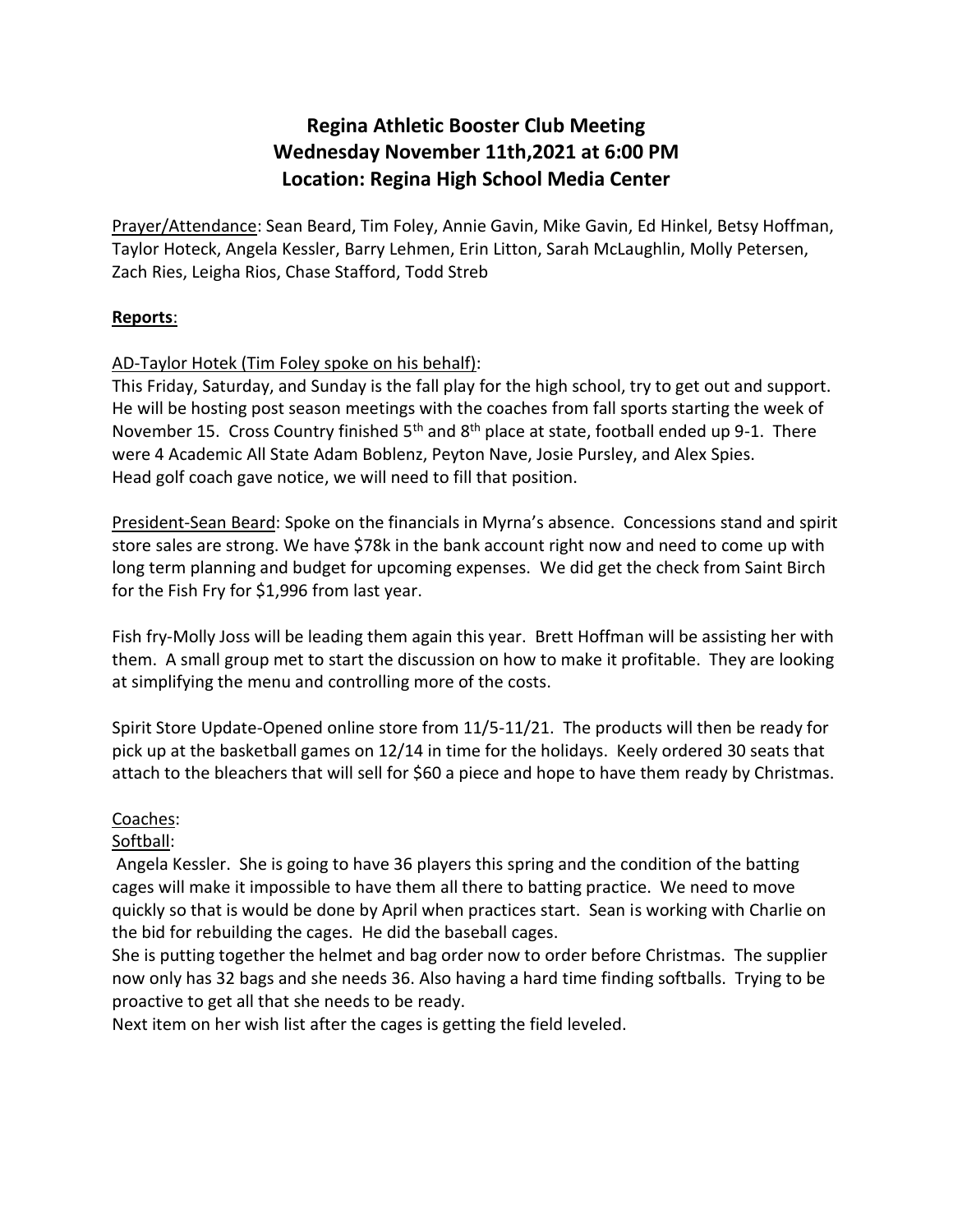#### Boys Basketball:

Barry Lehmen. Basketball starts in 5 days. There are 36 kids out this year and they are ready to go! He feels there are going to be "good surprises" from this group. He is looking forward to filling the gym and getting the student section excited to support them.

We are looking for at least one new person for the score table or possibly two.

Chairs are looking rough. The chairs are used for boys/girls basketball, wrestling, volleyball. We would repurpose the existing chairs for the softball, baseball, and football press boxes. There was a bid from Varsity Group for 48 chairs and the rack for \$6,363. Sean made motioned to approve, Sara seconded, all approved, motion carried.

### Wrestling:

Zach Ries. Wrestling starts Monday and we have 16 kids out. The only two weights we need is 120 and heavy weight. He is feeling good about this year. Big Athletics apparel forms ends this Friday. Mark from Big Athletics was great to work with. They do have another store(Ironside) that will be open for a while longer. Mat Pac youth program from City High still can't use their facility and they are practicing with us. Annie Gavin is going to help get more exposure for the youth program and the apparel. Junior High first met was this past Monday. Taylor and Drew have about 15 kids out. We have our first girl wrestler this year.

#### **Old Business:**

Review/approval of minutes from October 13, 2021: Any questions or comments? Ed Hinkel found a correction on that should have been \$10k under the physical therapy room to be corrected, Sean made a motion to approve, Erin second, all in favor, motion carries.

### Chili Supper:

Chili supper has been moved to January 29<sup>th</sup> with the uptick of COVID. Should be a great event as it is after home basketball games and before the family fun night for the elementary.

### Physical Therapy Room:

This project has been put on hold for right now. Looking at other avenues to make the room more functional with not as much work. The first bid from Built to Suite is \$40k without any equipment. Al Zahasky is going to come take a look and give us a bid.

## Signs in Outdoor Sports Complex:

First bid came in and it was \$23k.

### Retaining Wall:

Second quote came in today for \$9k. The original quote was \$20k. This was put on hold until the Boosters meet with Joy and Taylor to establish who is responsible for these types of expenses. Hoping for a meeting next week.